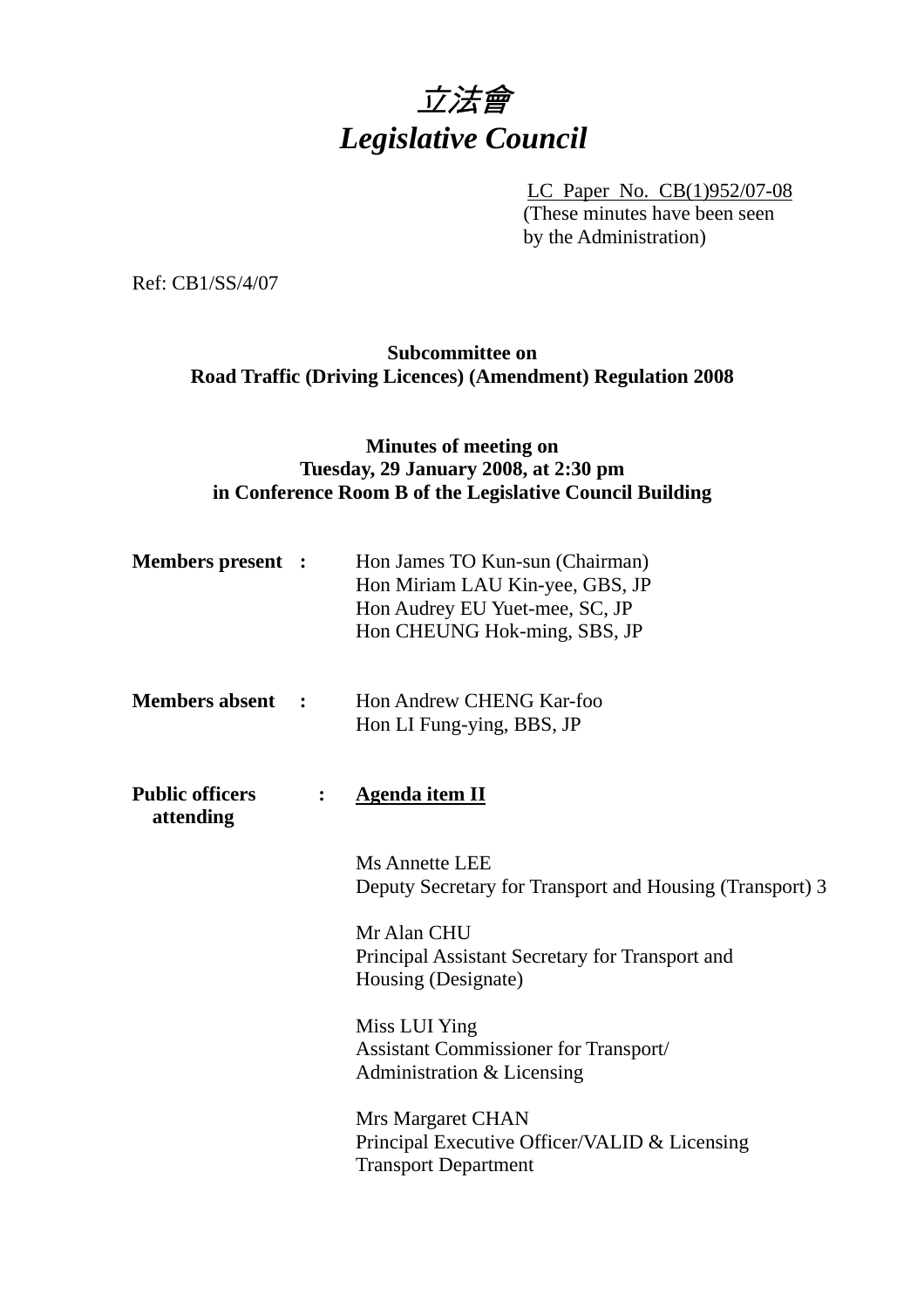|                                             | Mr Honson YUEN<br><b>Chief Transport Office/Driving Services</b><br><b>Transport Department</b> |
|---------------------------------------------|-------------------------------------------------------------------------------------------------|
|                                             | Ms Rayne CHAI<br><b>Senior Government Counsel</b><br>Department of Justice                      |
| <b>Clerk in attendance :</b>                | Mr Andy LAU<br>Chief Council Secretary (1)2                                                     |
| <b>Staff in attendance : Mr KAU Kin-wah</b> | Assistant Legal Adviser 6                                                                       |
|                                             | Mr Noel SUNG<br>Senior Council Secretary (1)4                                                   |

### **I Election of Chairman**

 Mr James TO, the member with the highest precedence among members of the Subcommittee, presided over the election of Chairman. Mr James TO called for nominations. Mr James TO was nominated by Ms Audrey EU as Chairman. The nomination was seconded by Ms Miriam LAU. There being no other nominations, Mr James TO was declared the Chairman.

| $\mathbf H$ | <b>Meeting with the Administration</b> |                                 |  |
|-------------|----------------------------------------|---------------------------------|--|
|             | (LC Paper No. $CB(1)678/07-08(01)$     | - Marked-up copy of<br>the      |  |
|             |                                        | Regulation prepared by the      |  |
|             |                                        | <b>Legal Service Division</b>   |  |
|             | File Ref THB $(T)$ 3/7/36              | - Legislative Council Brief and |  |
|             | LC Paper No. LS 37/07-08               | - Legal Service Division Report |  |
|             |                                        | Subsidiary Legislation<br>on    |  |
|             |                                        | tabled in the Legislative       |  |
|             |                                        | Council on 16 January 2008)     |  |
|             |                                        |                                 |  |

2. The Subcommittee deliberated (index of proceedings attached at **Annex**).

Admin 3. The Administration was requested to:

(a) seek the Security Bureau's view on the proposed exclusion of Police Warrant Card as an approved type of document of identity for the purpose of applying a full driving licence;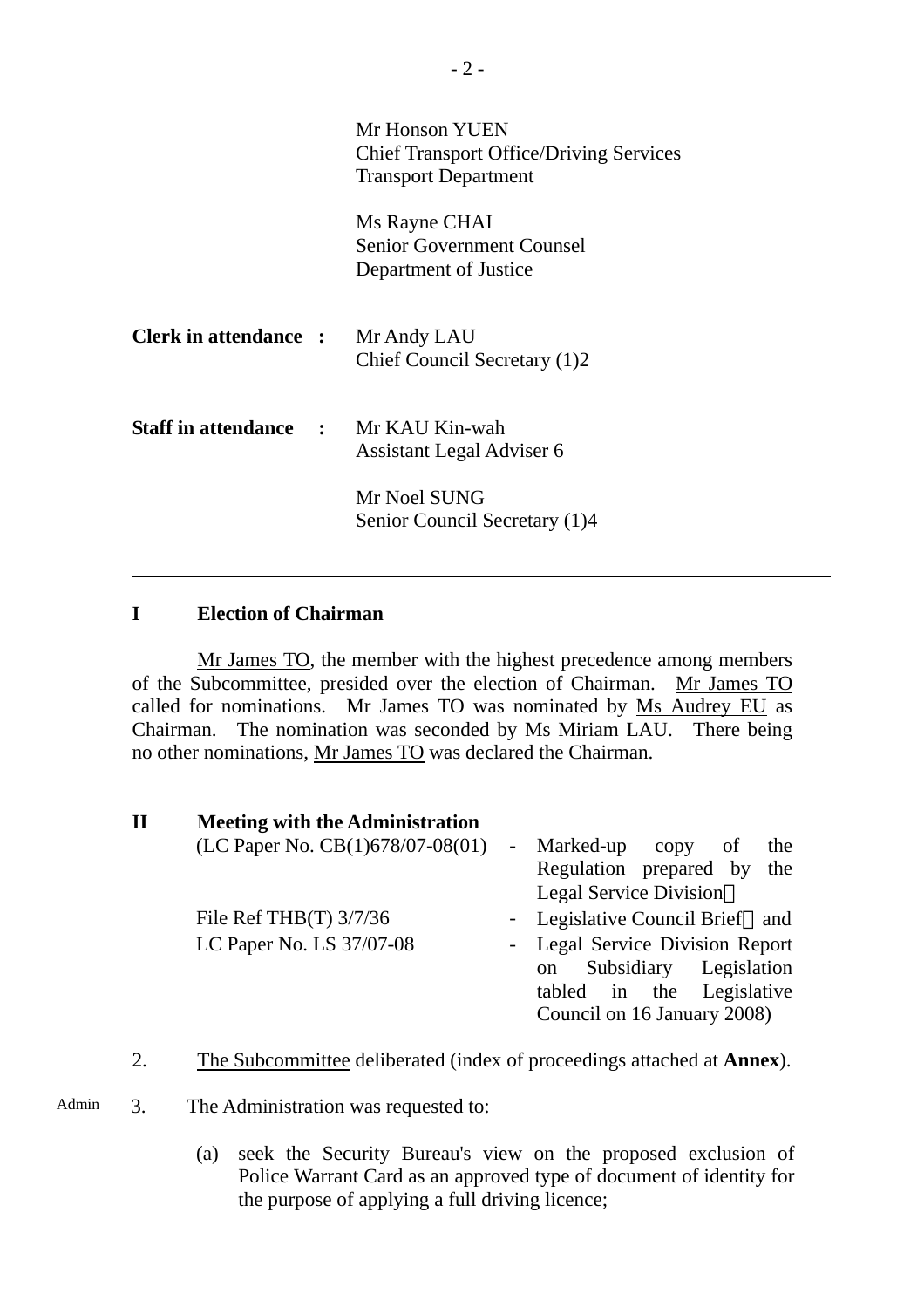- (b) clarify whether a Mainland visitor who held a valid domestic driving permit or domestic driving licence issued by the Mainland Authority might operate a commercial vehicle in Hong Kong, during the period of 12 months following the date of his last entry into Hong Kong, a motor vehicle of any class, including commercial vehicle which he was authorized by that permit or licence to drive notwithstanding that he was not a holder of a commercial vehicle driving licence issued under the Road Traffic (Driving Licences) Regulations (Cap. 374. sub. leg. B);
- (c) clarify whether a Mainland visitor could obtain a valid international driving permit (IDP) to operate a commercial vehicle in Hong Kong notwithstanding that he was not a holder of a commercial vehicle driving licence issued under the Road Traffic (Driving Licences) Regulations (Cap. 374. sub. leg. B); and
- (d) clarify whether it was the Administration's policy intention to alter the existing direct endorsement arrangements for issuing driving licences to Hong Kong Permanent Identity Card holders and non-Permanent Identity Card holders who were not subject to a condition of stay. If not, whether the Administration was prepared to move a motion to rectify the unintended amendment to regulation 11(2).

4. Pending the Administration's reply, the Subcommittee agreed that a meeting might be held on 13 February 2008 at 4:30 to follow up on the outstanding issues.

(Post-meeting note: The Administration's response was circulated to members vide LC Paper No. CB(1)791/07-08 on 11 February 2008. As the Secretariat had not received any request for holding a meeting on 13 February 2008 to discuss the outstanding issues, the meeting on 13 February 2008 was cancelled.)

# **III Any other business**

5. There being no other business, the meeting ended at 4:00 pm.

Council Business Division 1 Legislative Council Secretariat 29 February 2008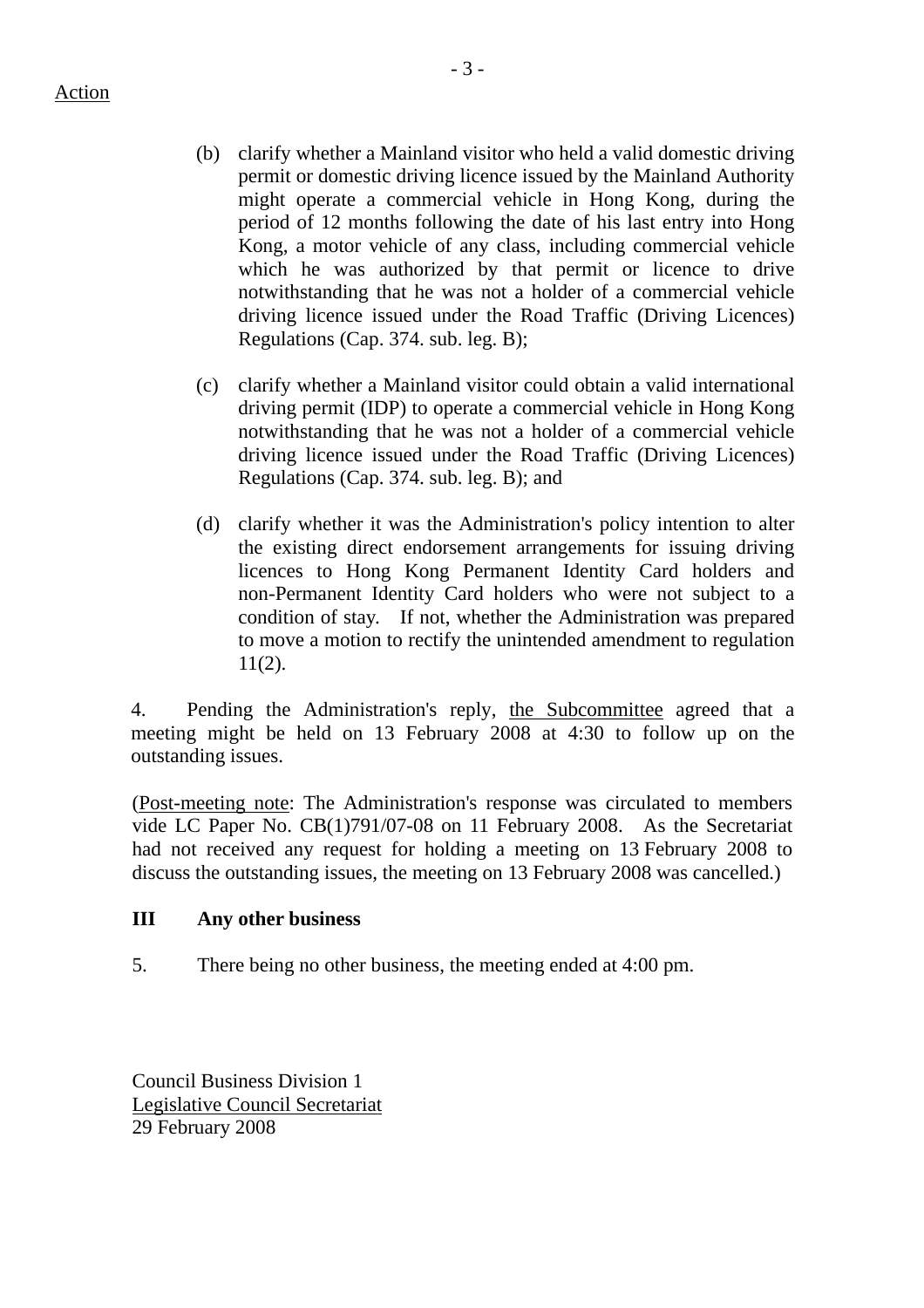### **Proceedings of the meeting of the Subcommittee on Road Traffic (Driving Licences) (Amendment) Regulation 2008**

### **on Tuesday, 29 January 2008, at 2:30 pm in Conference Room B of the Legislative Council Building**

| <b>Time</b>          | <b>Speaker</b>                                                    | Subject(s)                                                                                                                                                                                                                                                                                                                                                                                                                                                                                                                            | <b>Action</b>                                                           |  |  |  |
|----------------------|-------------------------------------------------------------------|---------------------------------------------------------------------------------------------------------------------------------------------------------------------------------------------------------------------------------------------------------------------------------------------------------------------------------------------------------------------------------------------------------------------------------------------------------------------------------------------------------------------------------------|-------------------------------------------------------------------------|--|--|--|
|                      | marker<br>required<br><b>Agenda Item I - Election of Chairman</b> |                                                                                                                                                                                                                                                                                                                                                                                                                                                                                                                                       |                                                                         |  |  |  |
| 000000-<br>000153    | Mr James TO<br>Ms Audrey EU<br>Ms Miriam LAU                      | <b>Election of Chairman</b>                                                                                                                                                                                                                                                                                                                                                                                                                                                                                                           |                                                                         |  |  |  |
|                      | <b>Agenda Item II - Meeting with the Administration</b>           |                                                                                                                                                                                                                                                                                                                                                                                                                                                                                                                                       |                                                                         |  |  |  |
| $000154 -$<br>000459 | Chairman<br>Admin                                                 | Briefing by the Administration on the<br><b>Amendment Regulation</b>                                                                                                                                                                                                                                                                                                                                                                                                                                                                  |                                                                         |  |  |  |
| $000505 -$<br>002507 | Chairman<br>Admin<br>Ms Miriam LAU                                | Issue and renewal of full driving licences<br>for commercial vehicles:<br>Discussion on the rationale for the<br>$\bullet$<br>proposed amendments;<br>Discussion on whether visitors or<br>holders of non-Permanent Identity<br>Cards who were subject to a<br>condition of stay could operate a<br>commercial vehicle in Hong Kong,<br>either for private use or commercial<br>use, and the discretion granted to the<br>Commissioner for Transport to issue<br>or renew commercial vehicle driving<br>licence as the case might be. |                                                                         |  |  |  |
| $002508 -$<br>002629 | Chairman<br>Admin                                                 | Inclusion of Iceland as one of the countries<br>eligible for direct issue of Hong Kong<br>driving licences.                                                                                                                                                                                                                                                                                                                                                                                                                           |                                                                         |  |  |  |
| $002630 -$<br>002740 | Chairman<br>Admin                                                 | Section-by-section examination:<br>Commencement date of the Amendment<br>Regulation.                                                                                                                                                                                                                                                                                                                                                                                                                                                  |                                                                         |  |  |  |
| $002741 -$<br>003332 | Chairman<br>Admin                                                 | New Regulation 2 -<br>Whether persons admitted into Hong Kong<br>under the Quality Migrant Admission<br>Scheme and the Capital Investment Entrant<br>Scheme were subject to any condition of<br>stay, and if so, whether they were eligible<br>for applying a full driving licence for<br>commercial vehicles under the Amendment<br>Regulation.                                                                                                                                                                                      |                                                                         |  |  |  |
| 003333 -<br>005059   | Chairman<br>Admin<br>Ms Miriam LAU                                | New Regulation $10 -$<br>Discussion on the exclusion of Police<br>Warrant Card as a document of identity                                                                                                                                                                                                                                                                                                                                                                                                                              | The<br>Administration<br>was requested to seek<br>the Security Bureau's |  |  |  |